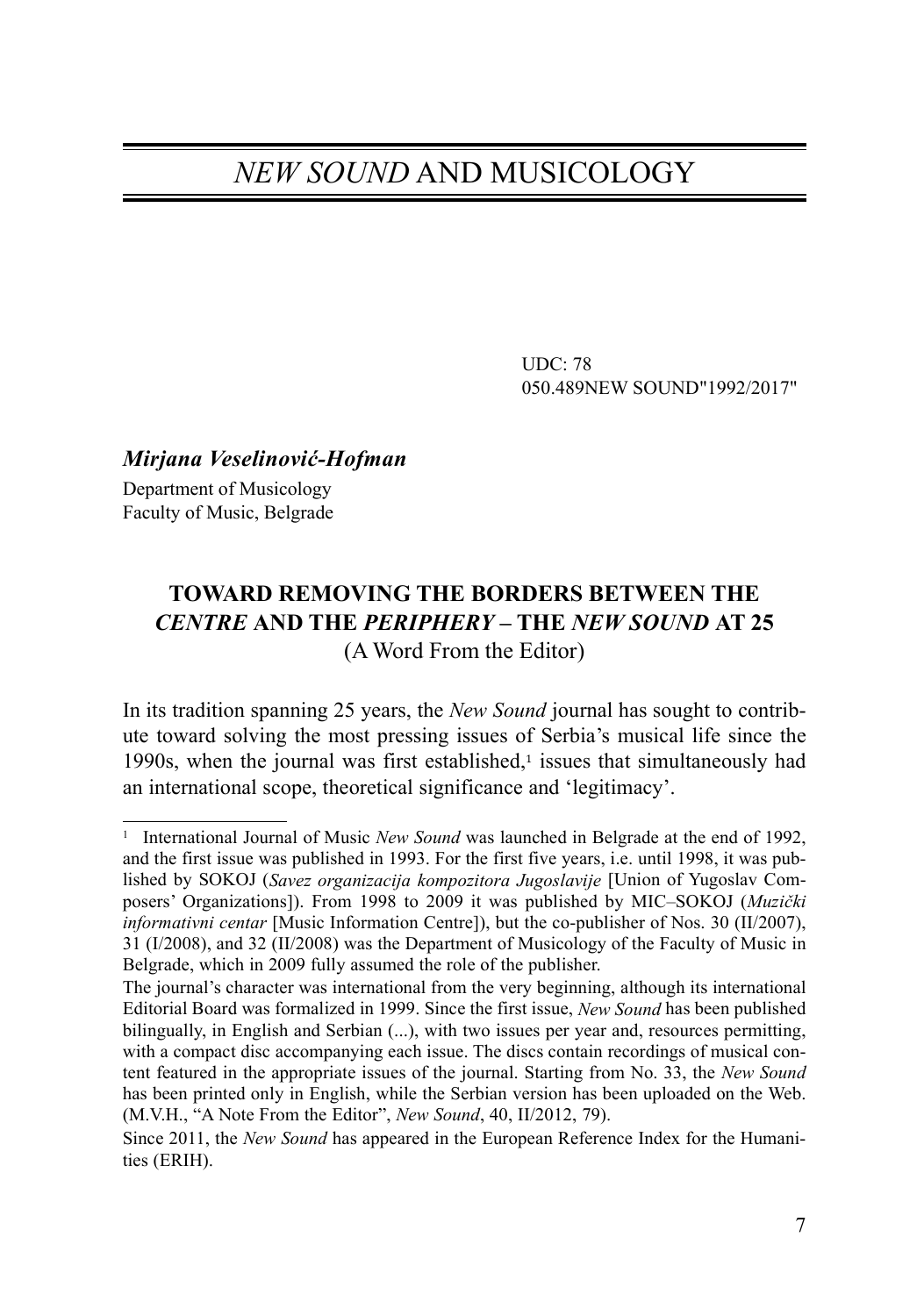## New Sound 50, II/2017

The time when the New Sound was founded was thus characterized by a musical postmodernism in full swing, as well as a postmodern musicological practice that in many ways sought to critically re-examine itself, especially from the perspective of an already expansive globalization, a process wherein musicology, too, among many other phenomena, undertook various attempts at defining its own global attribution. That, however, kept eluding a more precise explanation, already because of the absence of a more specific meaning and definition of the global world itself, primarily regarding the relation on which that world is being built – the relation between the central and the peripheral.

In the Serb-populated part of the world, the onset of the  $20<sup>th</sup>$  century's closing decade saw that relation additionally burdened by international sanctions, as a consequence of a conflict between the political combinatorics of the periphery and the centre; at any rate, between various aspects and impacts of the centre, which in practice sought to deepen Serbia's peripheral position, through a wide variety of ways of marginalizing and internationally isolating its achievements and strivings in every sphere – artistic, scholarly, cultural… In such conditions, the institution of our musical scholarship had two options. One was to acquiesce to a life under a twofold 'penal regime', i.e. a two-sided policy of isolation: on the one hand, coming from the outside, imposed by the centre on its Serbian periphery, and, on the other hand, an internal policy of isolation, xenophobically and masochistically exacerbated by the periphery itself. The other option for our musicology was to oppose this policy of marginalization and exclusion from the international 'ontological' and communication map by transcending politics, by building a 'dam' against political influences, using only extra-political means. In other words, by defending the autonomy of the profession, its sanctity and inviolability. And it was precisely that option that became the backbone of the New Sound's programme conception.

As such, it implied several crucial and mutually closely interrelated endeavours, which today still inform the Journal's activities. These include international collaboration in addressing current issues in Serbian and international music and musicology. Then, there is the Journal's position regarding the relationship between the national and the international, the peripheral and the central, which, again, also includes taking a stance regarding the global study of music, that is, the study of music in the age of globalization.

In that regard, international collaboration was conceived as a project that naturally stems from the meaning and 'core' of the phenomenon of music in terms of civilization in general,<sup>2</sup> which the *New Sound* posited as the main object of its explorations. And the specifying qualifier of the New Sound (its sub-

<sup>2</sup> Cf. Мирјана Веселиновић-Хофман [Mirjana Veselinović-Hofman], "Реч уредника" / "Editor's Note", Нови Звук / New Sound, 1, 1993, 5–6.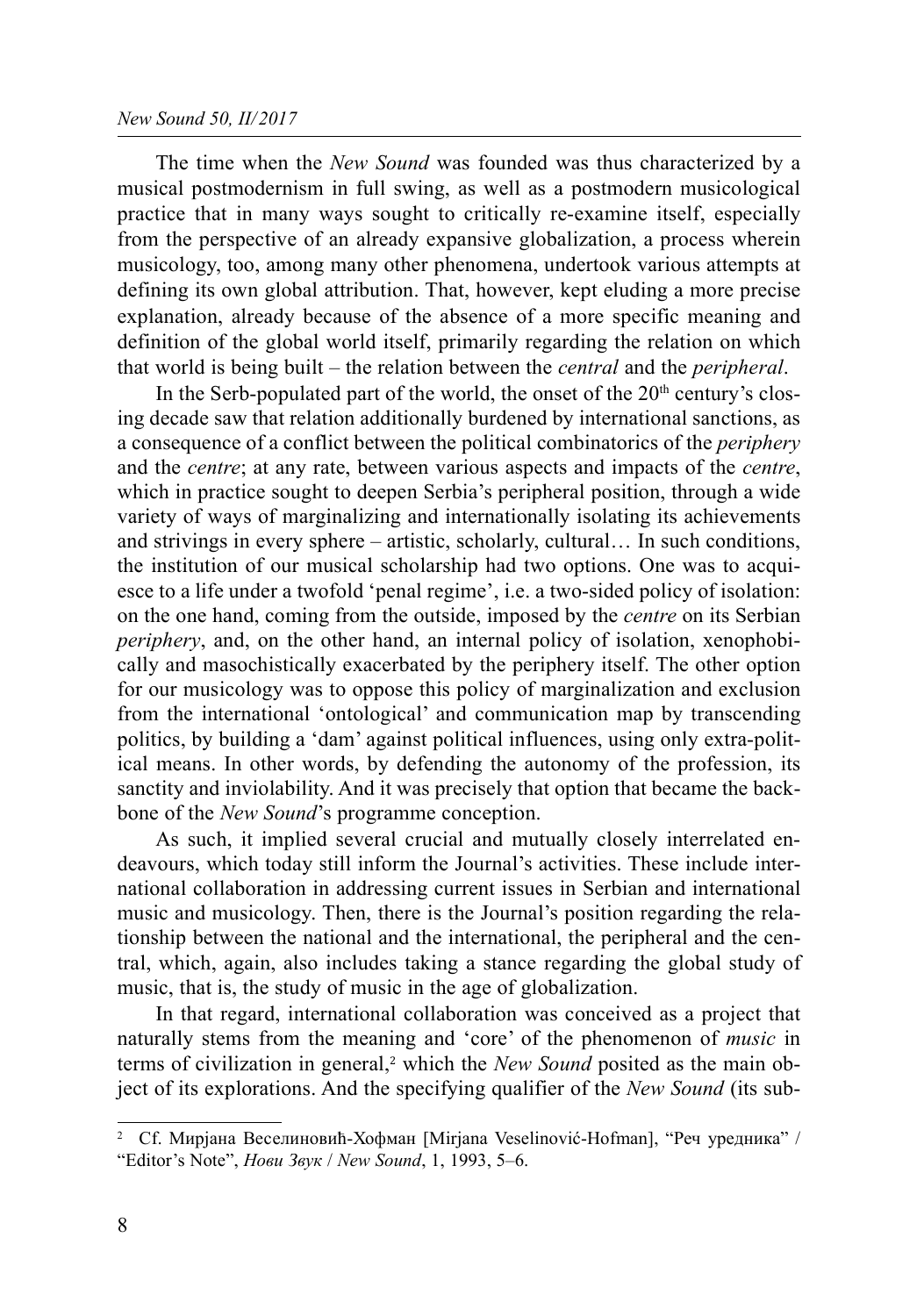heading) as an international journal of music presents one of the Journal's central points of orientation: its international character. And this despite the fact – or perhaps precisely because to it! – that the Journal is based locally, both in geographical and infrastructural terms. But precisely with its subheading, which qualifies the journal as international, the New Sound, still based nationally, implies its position that the essence of this notion of the international lies in communication between the local and the global, whereby the latter is viewed not as a configuration of variously permeable borders between the centre and the periphery (in terms of the relation between the respective positions of that which is leading and that which must adapt to it), but as a *de-hierarchized* network of communication between various musical/musicological environments and entities. Therefore the very accessibility of local musical and musicological artefacts, materials, and reflections, their global accessibility as well as participation in likewise global cultural exchange, already emerge as the main coordinates of the global character and purpose of that network.<sup>3</sup>

In it, the study of music is posited in line with the overall complexity of its nature as well as current musicological methodology. In the postmodern era, it includes not only the principles of *intra*-disciplinarity, but also those of a pluralist disciplinary perspective. It also includes the principles of *inter*-disciplinary linkages, placing various singularist approaches in mutual relations, and a manifold multiplicity of interpretative principles.4 Again, all of this implies an openness to collaboration not only with musicologists espousing various methodological views, but also with all those scholars, aestheticians, philosophers, and art theorists in general for whom the world of music always means an open challenge in terms of problems and themes.

In other words, the 'New Sound musicology' exists as a discipline on the move: not only in communication and exchange between various authorial voices 'heard' from a multitude of countries and cultures, but also in a diverse, factual, methodological, and contextual type of communication between different scholarly disciplines. One could therefore argue that the kind of thinking on

<sup>3</sup> For more on this issue, cf. Veselinović-Hofman, "Music at the Periphery under Conditions of Degraded Hierarchy between the Centre and the Margins in the Space of the Internet", in Identities: The World of Music in Relation to Itself, ed. Tilman Seebass et al., Belgrade, Faculty of Music, 2012, 23–33. The text was first published in "Савремена музика на периферији" / "Contemporary Music at the Fringe", a special issue of the New Sound (38, II/2011). Also, cf. Mirjana Veselinović-Hofman, "Multimedia Archives as a Step towards World Music", New Sound, 24, II/2004, www.newsound.org.rs / "Мултимедијски<br>архиви као корак ка светској музици", Нови звук, 24, II/2004, 23–31.

архиви као корак ка светској музици", *Нови звук*, 24, II/2004, 23–31.<br><sup>4</sup> Cf. Michael Krausz, "Interpretation", in: Michael Kelly (editor-in-chief), *Encyclopedia of* Aesthetics, Volume 2, New York–Oxford, Oxford University Press, 1998, 520–523.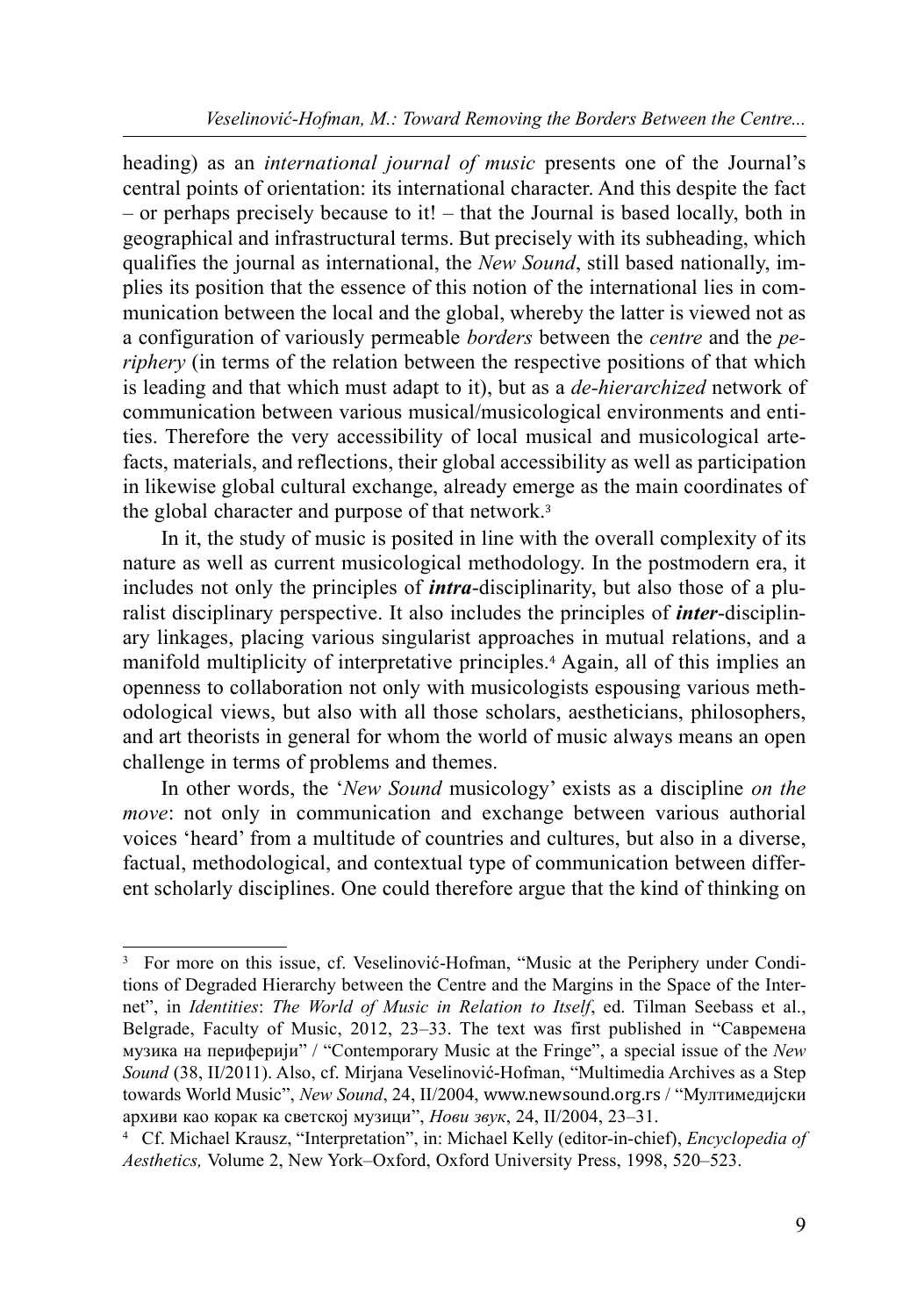music that the New Sound has offered in all of its activities so far in general stems from a variety of perspectives and involves multiple dimensions.

Likewise, the New Sound advocates its basic orientation in this, its most recent issue, in its standard, main sections. Nonetheless, at the same time, following the Journal's usual practice, those sections are not filled 'mechanically'; they are not treated as if they were 'petrified', but are innovated, their form is modified regularly, they are complemented with new sections…

Thus the fact that this issue marks a double jubilee of the New Sound (its  $25<sup>th</sup>$  anniversary and  $50<sup>th</sup>$  issue!) made a significant impact on the overall conception of the issue as a symbolic gathering of many of its contributors, old and new alike, free to choose their own topics. Interestingly, nonetheless, those topics still coalesced around several problem spheres, thus highlighting some prevailing musicological interests and the 'spirit' of research at this moment in time. Roughly speaking, those interests point here to the relations between music and politics, music and mathematics, as well as music and temporality. This applies not only to the "Studies", but also to contributions in some other sections – the "New Works" and "Analytical Perspectives" (formerly known as "Analyses" and now renamed due to the diversity of analytical areas pursued in this issue).

The "Composer Speaks" section (occasionally also "Musicologist Speaks" and the like, depending on the author), i.e. "Conversations" (as it was renamed in the previous issue) also underwent a change. The change in No. 50 concerns its form and content alike, with the section now conceived as a virtual roundtable involving three members of the *New Sound's* editorial board discussing the future of printed media, the status of musical and musicological journals, and, in that context, other modes of activities that the New Sound might pursue in the future.

On this occasion, in line with the thematic areas and formal articulation of the contributions, two new sections were inaugurated – "Auto-poetics" and "Sound Postcards".

Also, there is a special section dedicated to the memory of Prof. Dragoslav Dević, a member of the New Sound's editorial board since it was founded, a leading figure in Serbian ethnomusicology who left us during the preparation of this issue. On this occasion we are publishing his last, previously unpublished work.

Although the *New Sound*'s activities will probably undergo many more changes in the future – ranging from 'updating' its technical standards to microformal and editorial re-articulations, depending on current developments in the global world of music, the New Sound will continue to act according to its basic orientation. For, precisely in that orientation the Journal sees a perspective for a realistic and vital understanding of the global being of contemporary musicol